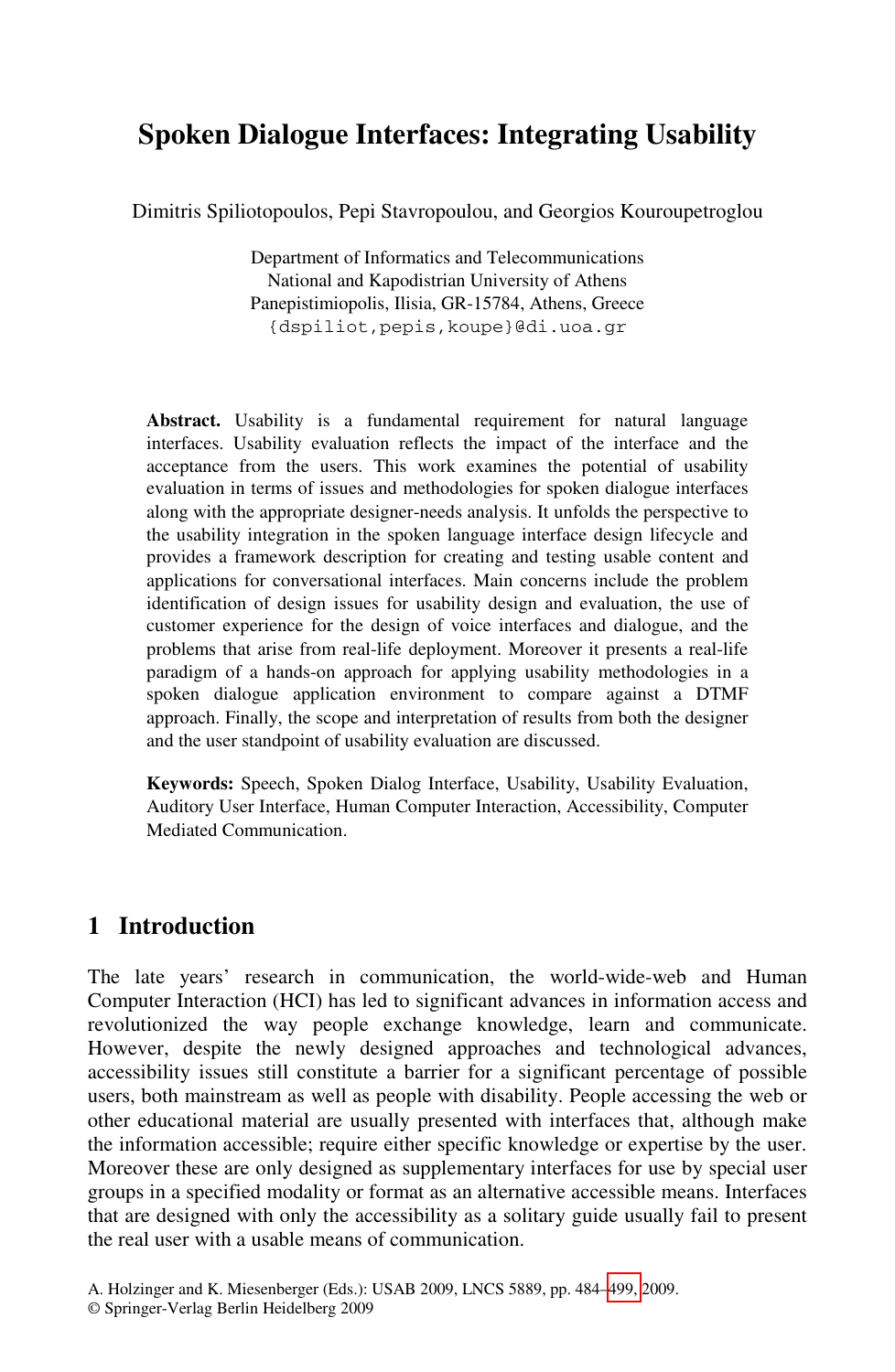Web technology is rapidly reaching maturity making it possible to practically use for most applications by the majority of potential users in the recent years. With high speed internet availability providing access to demanding multimodal services to all homes, most people can reap the benefits of real-time services ranging from voice banking to online socialising and beyond. Most high-level services are provided solely through web pages in the traditional point-and-click manner. In an effort to include the people with disability and boost *customer experience* most providers deploy spoken dialogue interfaces as a means for universal access as well as naturalness of information access.

The Web Accessibility Initiative (WAI) of the W3C and the emerging Web 2.0 [20] provide recommendations for creating, maintaining, extending and communicating accessible content. The creation of such content represents a harder task since it requires innovative design and multimodal implementation [28] according to the design-for-all directives while maintaining the scope of high-level user experience. The issues concerning universal accessibility in intelligent environments have been identified and deemed of utmost importance and benefit by the government bodies such as the European Union and the US Department of Education showing increased interest through appropriate accessibility initiatives, such as eInclusion of the eEurope [10].

Due to the complexity of natural language interaction, it is becoming very important to build spoken language interfaces as easily as possible using the enabling technologies. However, not all technologies involved in the process are of the same maturity, let alone standardisation. Furthermore, there is only a handful of platforms available for building such systems. Given the range, variability and complexity of the actual business cases it is obvious that the enabling technologies may produce working systems of variable usefulness due to design and/or implementation limitations.

As with all human-computer interfaces, speech-based interfaces are built with the target user in mind, based on the requirements analysis. However, they differ from traditional graphical user interfaces and web interfaces. The use of speech as the main input and output mode necessitates the use of *dialogue* for the human-machine communication and information flow. Information is received by the speech interface and presented to the user in chunks, much alike a dialogue between two humans. The input is recognised, interpreted, managed, and the response is constructed and uttered using speech. The naturalness is indeed far more enhanced than using forms and buttons on a traditional web interface. Apart from that, the use of Dual-Tone Multi-Frequency (DTMF) navigation over telephony is also a very common approach. However, such approach is seldom tailored for all users, is static and very unnatural. As a result, the performance of the resulting application does not always meet satisfactory levels in usability. It is, therefore, imperative that usability is ensured by design and verified by evaluation in a spoken dialogue interface when that is either deployed from the start or replaces a DTMF menu-driven approach.

The rest of this paper discusses the background of speech-based Human-Computer Interaction and elaborates on the spoken dialog interfaces. It explores what usability is and how it is ensured for natural language interaction interface design and implementation, both from the designer and the application deployment (business use) points of view. Hands-on experience on business-oriented spoken dialogue interfaces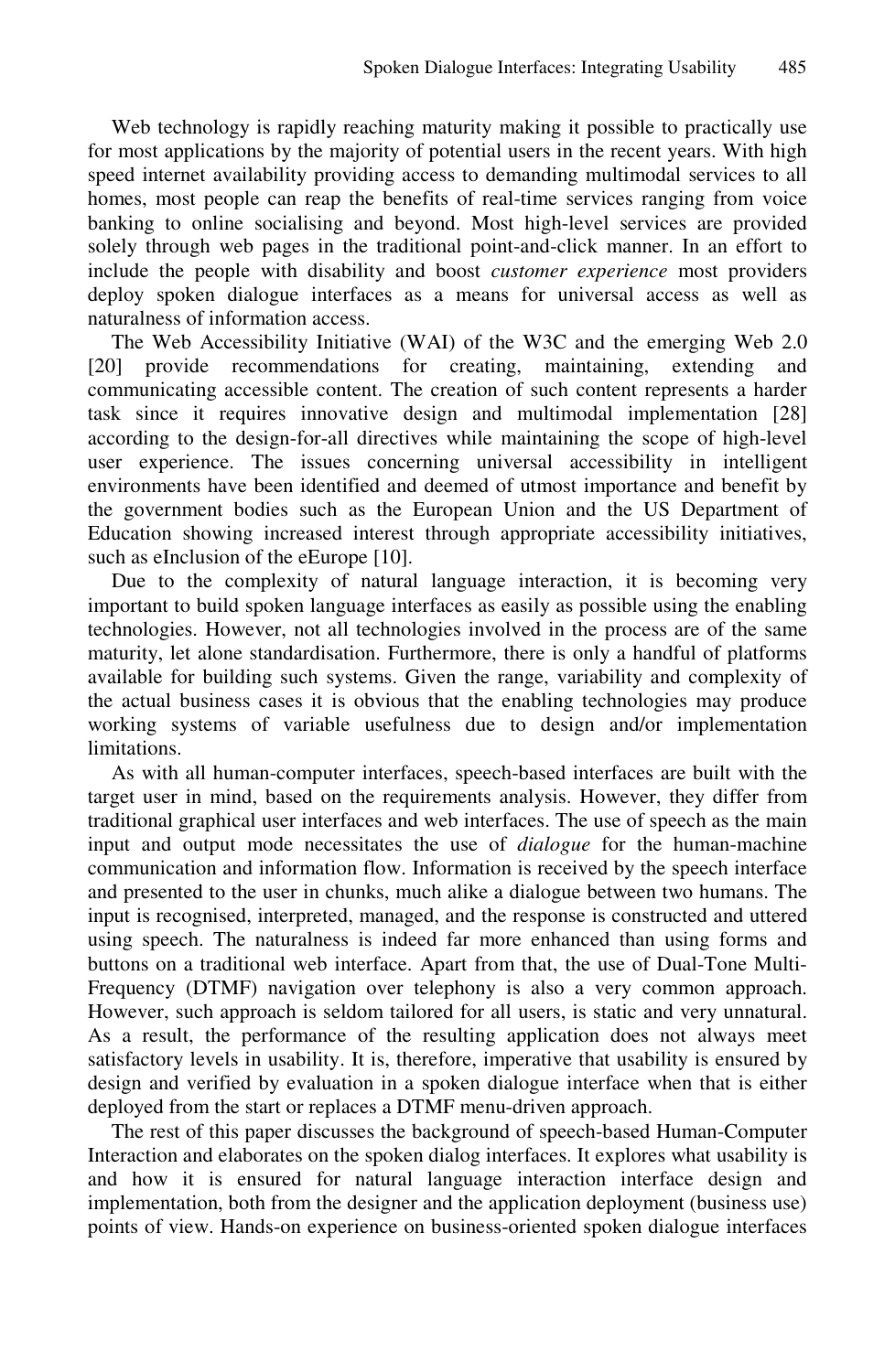has shown that the designer can benefit from summative evaluation in the predeployment phase. The benefit from the transition to a spoken dialogue interface from a DTMF interface that provides a relatively large amount of services to a wide range of users is of utmost importance. This work presents the results of usability testing performed over a pre-deployed natural language dialogue system and a DTMF approach for the same real-life application domain, showing how usability engineering is applied for the design and implementation of a state-of-the-art voice user interface and evaluated by the target users.

#### **2 Natural Language Interaction**

People acquire communicative skills over time through the experience of using and operating the user interfaces. As the level of user adeptness rises, the speed and accuracy of the operation increases. The user adapts to the system and interacts more efficiently. The level of absolute efficiency corresponds to the actual system design, and can be assessed either as a full system or as a breakdown of its fundamental design modules or processes. In order to evaluate usability of such interfaces it is important to understand their design requirements and their architecture.

The use of speech as input/output for interaction requires a spoken language oriented framework that adequately describes the system processes. W3C has defined the Speech Interface Framework to represent the typical components of a speechenabled web application [19].

Speech interaction is context-dependent. The context of the user input is analysed by the system in an attempt to understand the *meaning* and *semantics* within the application domain. The interaction itself is called a *dialogue*. The spoken dialogue interfaces handle human-machine dialogue using natural language as the main input and output. A general depiction of a Spoken Dialogue Interface is shown in Figure 1.



**Fig. 1.** Spoken dialog interface framework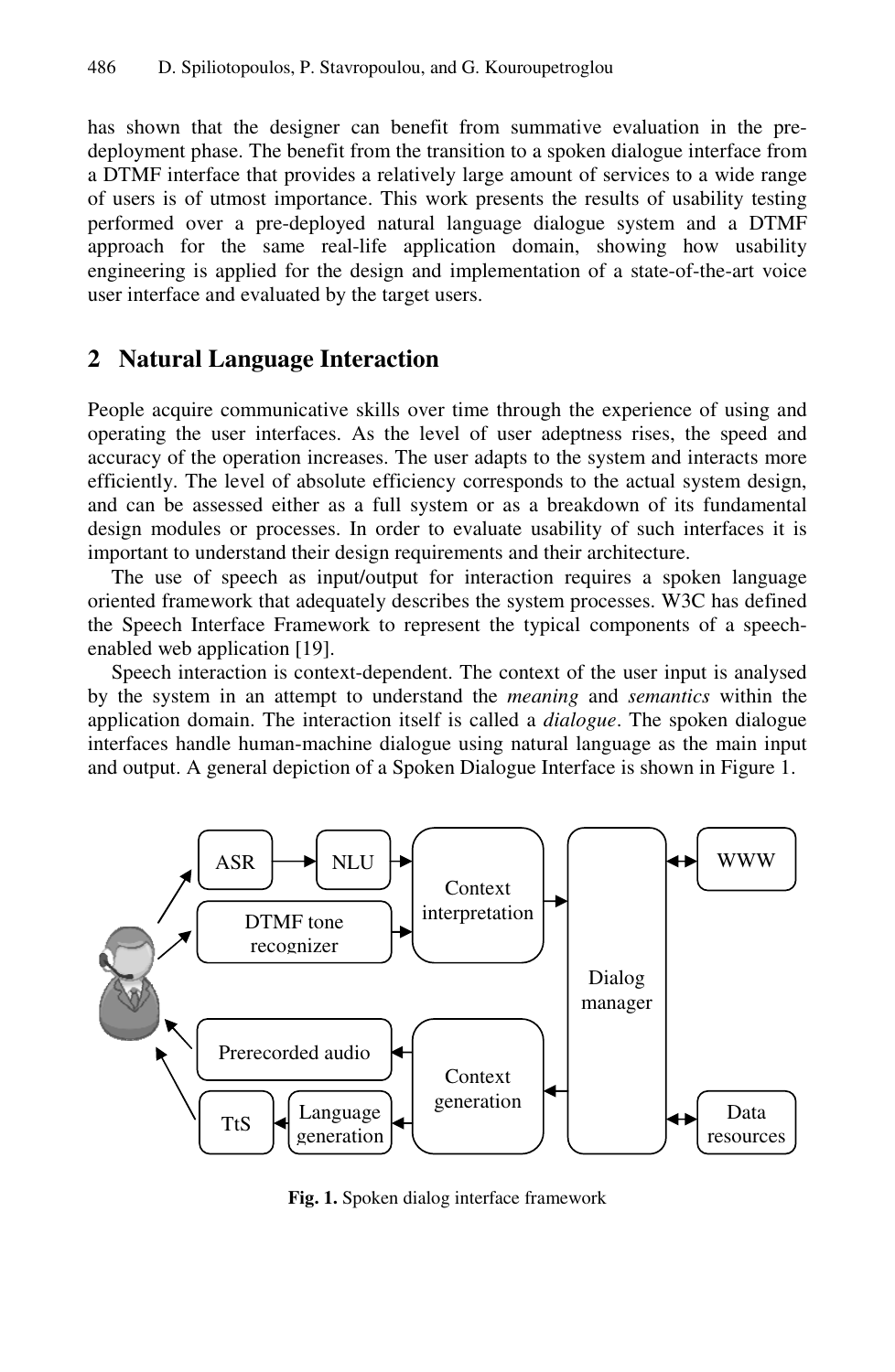Broadly speaking, a generic dialogue system comprises of three modules:

- Input commonly includes automatic speech recognition (ASR) and natural language understanding (NLU). The ASR converts the acoustic user input into text while the NLU parses the text in order to semantically interpret it. Additionally, a DTMF tone recognizer may be included in order to allow for such input.
- Dialogue Management is the core of the dialogue system. It handles a unique and complete conversation with the user, evaluating the input and creating the output. In order to do that, it activates and coordinates a series of processes that evaluate the user prompt. The dialog manager (DM) identifies the communicative act, interprets and disambiguates the NLU output and creates a specific dialogue strategy in order to respond. It maintains the state of the dialog (or belief state), formulates a dialog plan and employs the necessary dialog actions in order to fulfil the plan. The DM is also connected to all external resources, back-end database and world knowledge.
- Output usually in includes a natural language generator (NLG) coupled with a text-to-speech synthesizer (TtS). The NLG renders the dialog manager output from communicative acts to proper written language while the TtS engine converts the text to speech and/or audio. A lot of applications, for the sake of customer satisfaction, use prerecorded audio queues instead of synthetic speech for output. In that case, the dialogue manager forms the output by registering all text prompts and correlating them with prerecorded audio files.

When building a speech-based human-computer interaction system, certain basic modules must be present [23]. The Dialogue Manager is responsible for the system behavior, control and strategy. In general, a dialogue with a machine is a sequential process and contains multiple turns that can be initiated by the machine (system initiative), the user (user initiative), or both (mixed initiative). The ASR and NLU recognize the spoken input and identify semantic values. The language generator and TtS or the prerecorded audio generator provides the system response. The dialogue is usually restricted within the thematic domain of the particular application. The performance of the particular modules is an indication of usability issues. The ASR accuracy and the lack of language understanding due to out-of-grammar utterances or ambiguity hinder the spoken dialogue. Moreover, the lack of pragmatic competence of the dialogue manager (compared to the human brain) and the response generation modules sometimes overcomplicate the dialogue and frustrate the user.

# **3 Usability**

The term usability has been used for many years to denote that an application or interface is *user friendly*, *easy-to-use*. These general terms apply to most interfaces, including web interfaces and more importantly speech-based web interfaces. Usability is measured according to the attributes that describe it, as explained below [25]:

• Usefulness – measures the level of *task enablement* of the application. As a side results it determines the *will* of the user to actually use it for the purpose it was designed for.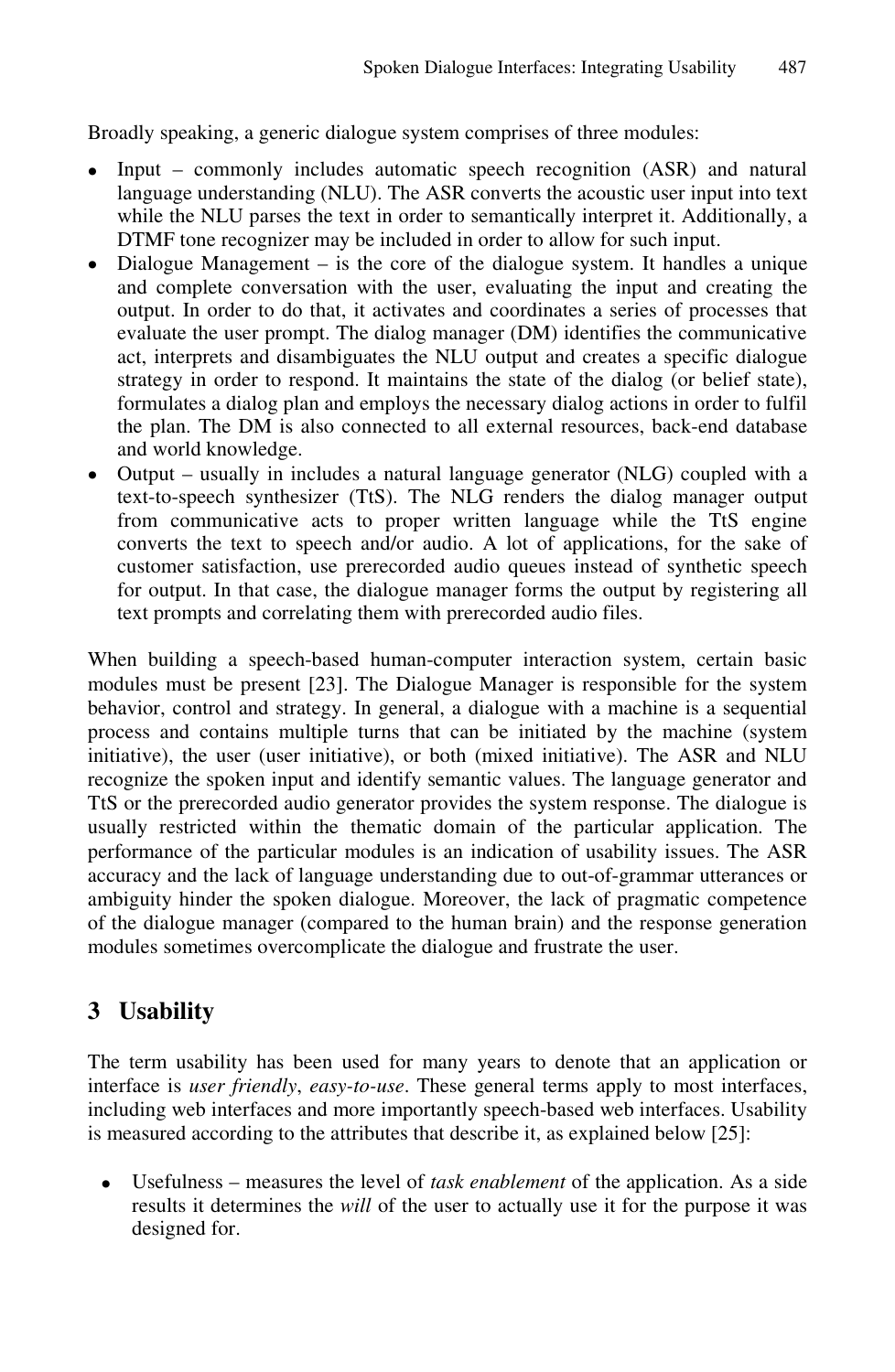- Efficiency assesses the *speed*, *accuracy* and *completeness* of the tasks or a user's goal. This is particularly useful for evaluating an interface sub-system since the tasks may be broken down in order to evaluate each module separately.
- Effectiveness quantifies the system *behaviour*. It is a user-centric measure that calculates whether the system behaves the way the users expect it to. It also rates the system according to the level of *effort* required by the user to achieve certain goals and respective *difficulty*.
- Learnability it extends the effectiveness of the system or application by evaluating the user's effort required to do specific tasks over several repetitions or time for training and expertise. It is a key measure of user experience since most users expect to be able to use an interface effortlessly after a period of use.
- Satisfaction it is a subjective set of parameters that the user's are asked to estimate and rank. It summises the user overall *opinion* about an application based on whether the product meets their *needs* and performs *adequately*.
- Accessibility is a very important and broad discipline with many design and implementation parameters. For spoken dialogue interfaces, it can be through of as an extension of the aforementioned usability attributes to the universal user. Speech and audio interfaces are suitable for improved accessibility [11, 5, 12].

## **3.1 Interaction Design Lifecycle (Interfaces) and Usability**

The basic interaction design process is epitomized by the main activities that are followed for almost every product. There are four stages in the lifecycle of an interface:

- Requirements specification and initial planning
- Design
- Implementation, testing and deployment
- Evaluation

In terms of usability there are three key characteristics pertaining to user involvement in the interaction design process [26]:

- User involvement should take place throughout all four stages.
- The usability requirements, goals and evaluation parameters should be set at the start of the development
- Iteration through the four stages is inevitable and, therefore, should be included in the initial planning.

Figure 2 shows how usability generally integrates with the development of an interface.

## **3.2 Speech Interfaces and Usability**

Spoken dialogue interfaces may be of three types depending on their design:

- a. DTMF replacement
- b. Simple system or user-directed question-answering
- c. Open-ended natural language mixed-initiative conversational system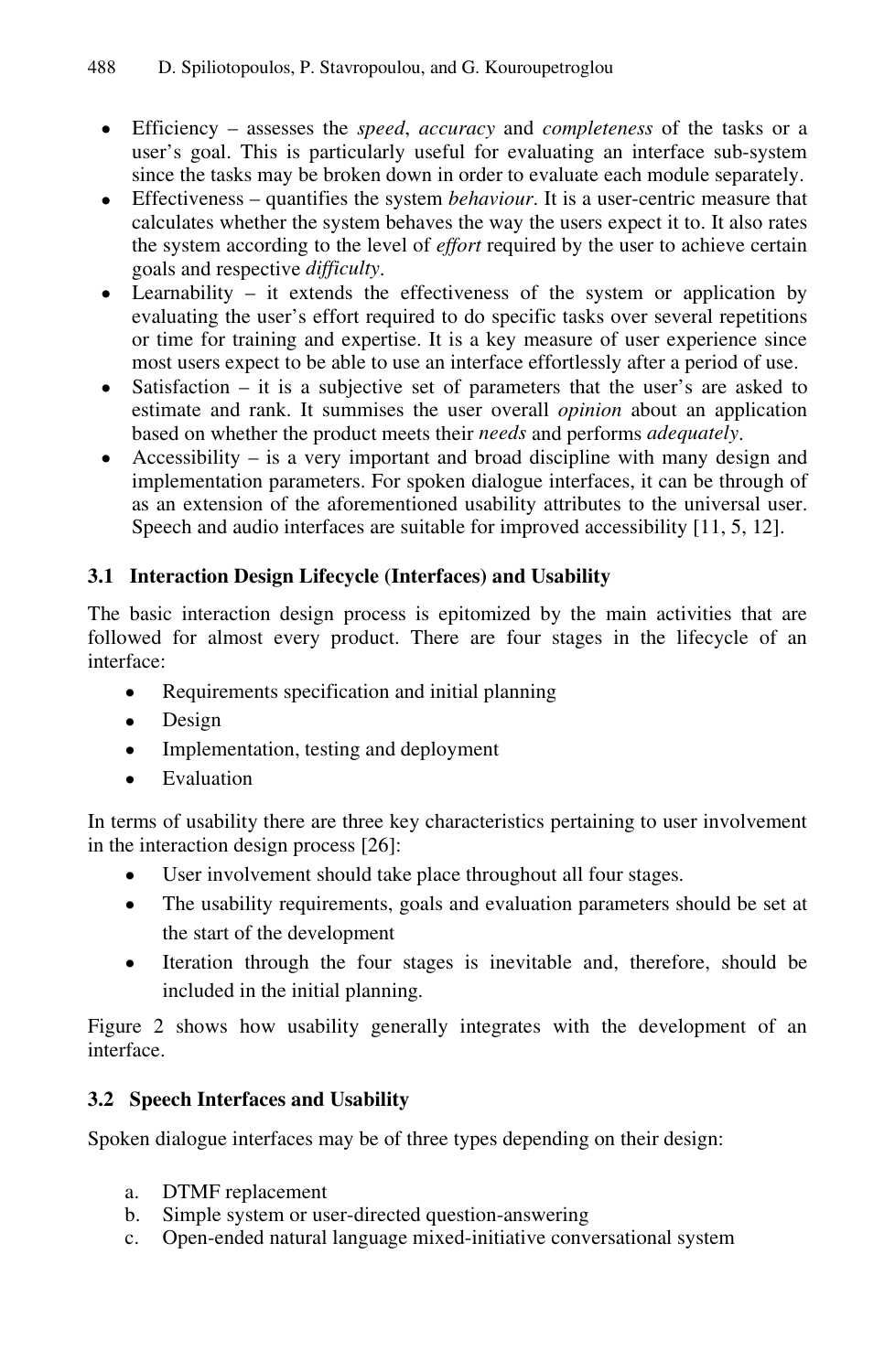

**Fig. 2.** Typical interface lifecycle and usability

Type (a) systems are the very basic menu-driven interfaces where a static treebased layout is presented to the user. The user may respond with yes/no and navigate through the menu through options. Such systems are not user-friendly, typically used for very limited domain services, and require patience and time from the user in order to complete a task. The main advantage is that they are very robust, since the user is presented with only a few options at any time, and can only go forward or backwards in the tree-structured menu.

Type (b) systems use more advanced techniques in order to accommodate a more natural interaction with the user. The menus may be dynamic, have confirmation and disambiguation prompts as well as more elaborate vocabulary. Still, the system or the users have to use voice responses within the grammar. Such systems have reusable dialogue scripts for dialogue repair. The small grammars keep the system relatively robust. Such systems are used for most applications at the moment, providing a trade off between efficiency and robustness.

Type (c) systems are used for large scale applications. These systems are targeted for user satisfaction and naturalness. The users may respond to natural "how may I help you" system prompts with equally natural replies. The utterances may be long, complex and exhibit great variety. The dialogue is dynamic and the demand for successful ASR is high, as is the use of statistical or machine learning methods for interpretation. The dialogue management is task-based, the system creating tasks and plans of actions to fulfil. The users expect high-level natural interaction, a very important element to factorise in usability parameterisation.

It is obvious now that each type of design entails particular usability expectations. Each type is expected to excel in certain aspects.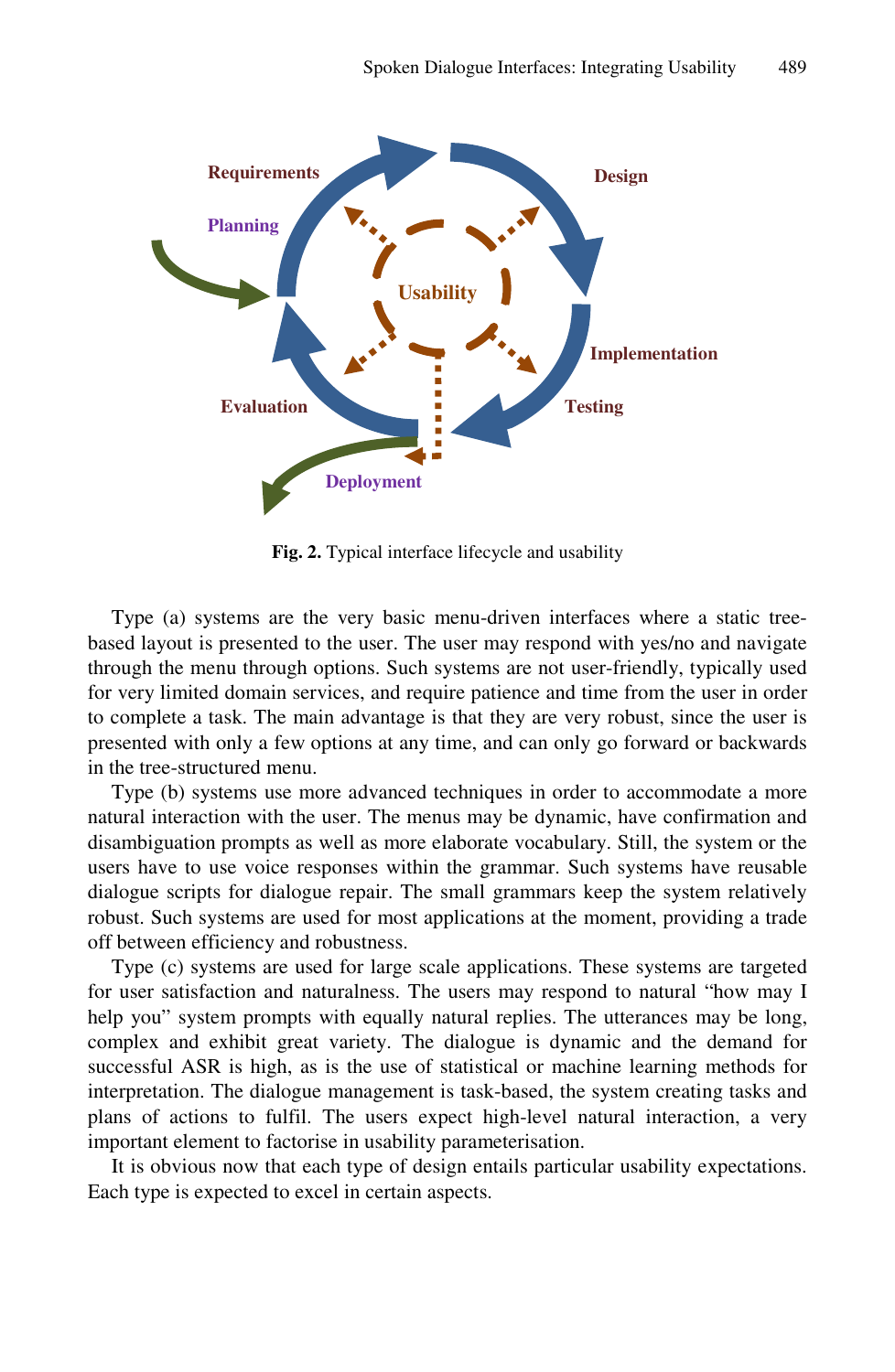| Type            | <b>Requirements</b> | <b>Design</b> | Implementation | <b>Evaluation</b> | <b>Deployment</b> |
|-----------------|---------------------|---------------|----------------|-------------------|-------------------|
| <b>DTMF</b> low |                     | medium        | <b>JOW</b>     | low               | low               |
| O&A             | medium              | medium        | low            | medium            | low               |
| Open            | high                | high          | medium         | high              | medium            |

**Table 1.** Usability impact on spoken dialogue interface development lifecycle

Table 1 shows how usability is taken into account in each stage of the product lifecycle, based on the experience from the development and testing of nationwidesize spoken dialogue business applications. The development of such applications is an iterative process, as mentioned before. Practitioners in industrial settings agree that usability parameters as well as testing is also part of the iterative process. Open systems possess the highest potential for usability integration. In that respect, the remainder of this chapter refers mostly to open systems and less to the other two types. These days, such systems are the centre of the attention by researchers, developers and customers alike, focusing on advanced voice interaction and high user satisfaction. The use of natural voice response (both acoustic and syntactic) and the natural dialogue flow constitute the state-of-the-art in spoken dialogue interfaces.

# **4 Usability Evaluation**

Usability evaluation is usually performed either during or at the end (or near the end) of the development cycle. The methodologies that can be used for that differ in their scope, their main difference being that, when a product is finished (or nearly finished), *usability testing* serves for fine-tuning certain parameters and adjusting others to fit the target user better. During the design phase, usability evaluation methods can be used to probe the basic design choices, the general scope and respective task analysis of a web interface. Some of the most common factors to think about when designing a usability study are:

- Simulate environment conditions closely similar to real world application use.
- Make sure the usability evaluation participants belong to the target user group
- Make sure the user testers test all parameters you want to measure
- Consider onsite or remote evaluation

### **4.1 Methodologies**

Usability evaluation for speech-based web interfaces is carried upon certain usability evaluation methods and approaches on the specific modules and processes that comprise each application. Each approach measures different parameters and goals. They all have the same goal, to evaluate usability for a system, sub-system or module. However, each approach targets specific parameters for evaluation. Depending on whether they are deployed during the design or production phase, and whether they focus on the user interaction or a sub-system performance parameter, there are two distinct classes of methodology – evaluative usability testing and Wizard-of-Oz (WOZ) testing [14].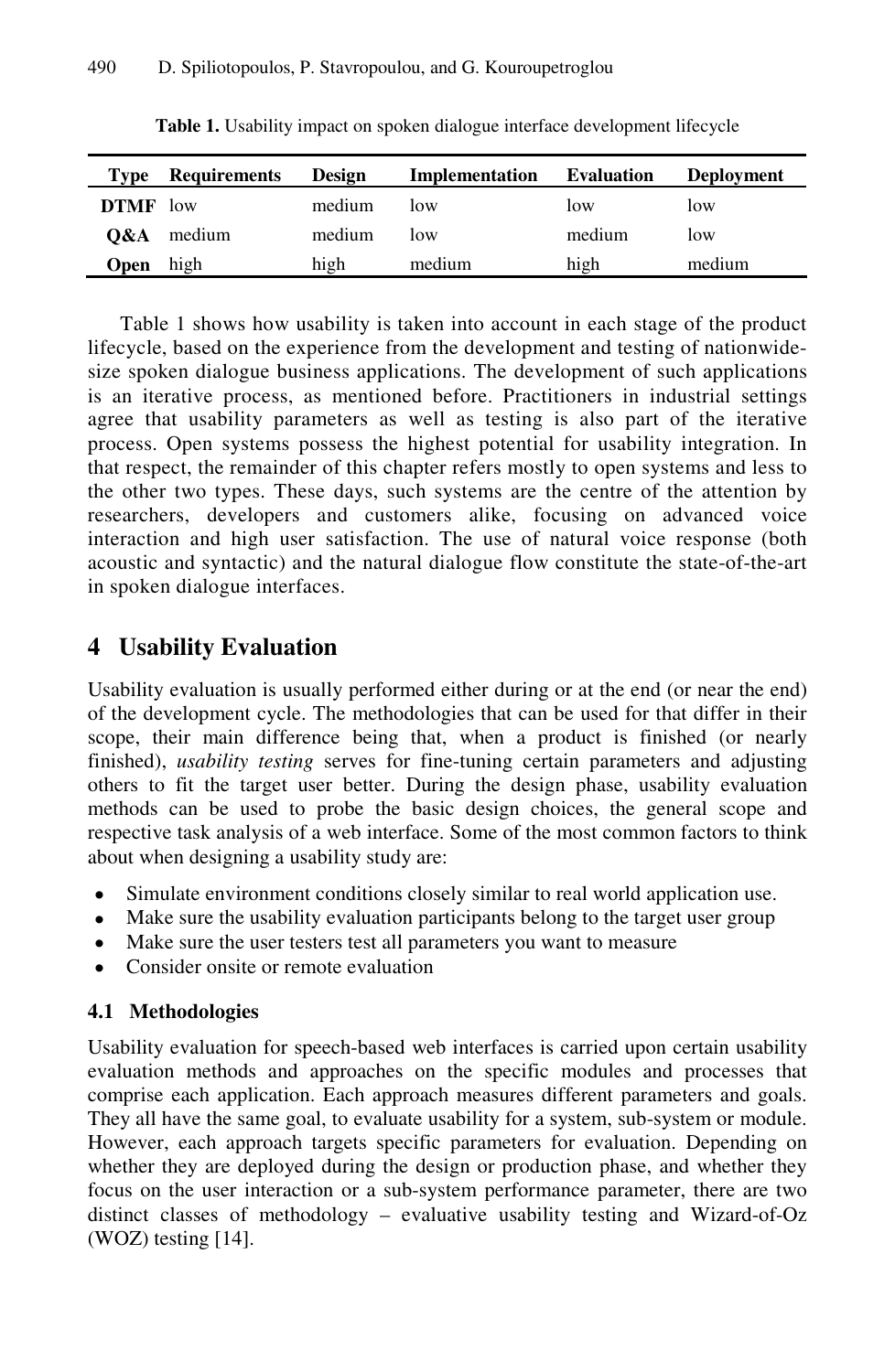### **4.1.1 Wizard-of-Oz (Formative Evaluation)**

It is a common approach that is used not only for speech-based dialogue systems but for most web applications. It enables usability testing during the early stages by using a human to simulate a fully working system. In the case of speech-based dialog systems, the human "wizard" performs the speech recognition, natural language understanding, dialog managements and context generation. Cohen et al. [4] list the main advantages of the WOZ approach:

- Early testing  $-$  it can be performed in the early stages in order to test and formulate the design parameters as early in the product lifecycle as possible.
- Use of prototype or early design eliminates problems arising later in the development such as integration.
- Language resources Grammar coverage for the speech recognition (ASR) and respective machine learning approaches for interpretation (NLU) are always low when testing a non-finalised product. Low scoring for ASR-NLU may hinder the usability evaluation, however, the use of the human usability expert eliminates such handicap.
- System updates the system, being a mock-up, can be updated effortlessly to accommodate for changes imposed from the input from the test subjects, making it easier to re-test the updated system in the next usability evaluation session.

The WOZ approach is primarily used during the initial design phase to test the proposed dialogue flow design and the user response to information presentation parameterisation. Since errors from speech recognition and language interpretation are not taken into account, the resulting evaluation lacks the realistic aspect. Expert developers usually know what to expect from the speech recognition and interpretation accuracy because these are domain dependent.

There are two requirements for successful usability testing, the design of the tasks and the selection of participants. The participants are required to complete a number of tasks that are carefully selected to test the system. In a dialogue system the primary concern to evaluate is the dialogue flow. Other tasks consist of testing the natural language interface of such aspects as linguistic clarity, simplicity, predictability, accuracy, suitable tempo, consistency, precision, forgiveness, and responsiveness, which make the interface easy and transparent to use.

### **4.1.2 Usability Testing Using Working Systems (Summative Evaluation)**

As mentioned before, usability testing can take place during the design phase, the implementation or after the deployment of a speech-based dialogue interface. At the end of the implementation, pre-final versions of the system should be tested by potential users in order to evaluate the usability. For spoken dialogue interfaces, a set of 15 objective (quantitative or qualitative) and subjective usability evaluation criteria have been proposed [7], including modality appropriateness, input recognition adequacy, naturalness, output voice quality, output phrasing adequacy, feedback adequacy, adequacy of dialogue initiative relative to the task(s), naturalness of the dialogue structure relative to the task(s), sufficiency of task and domain coverage, sufficiency of the system's reasoning capabilities, sufficiency of interaction guidance,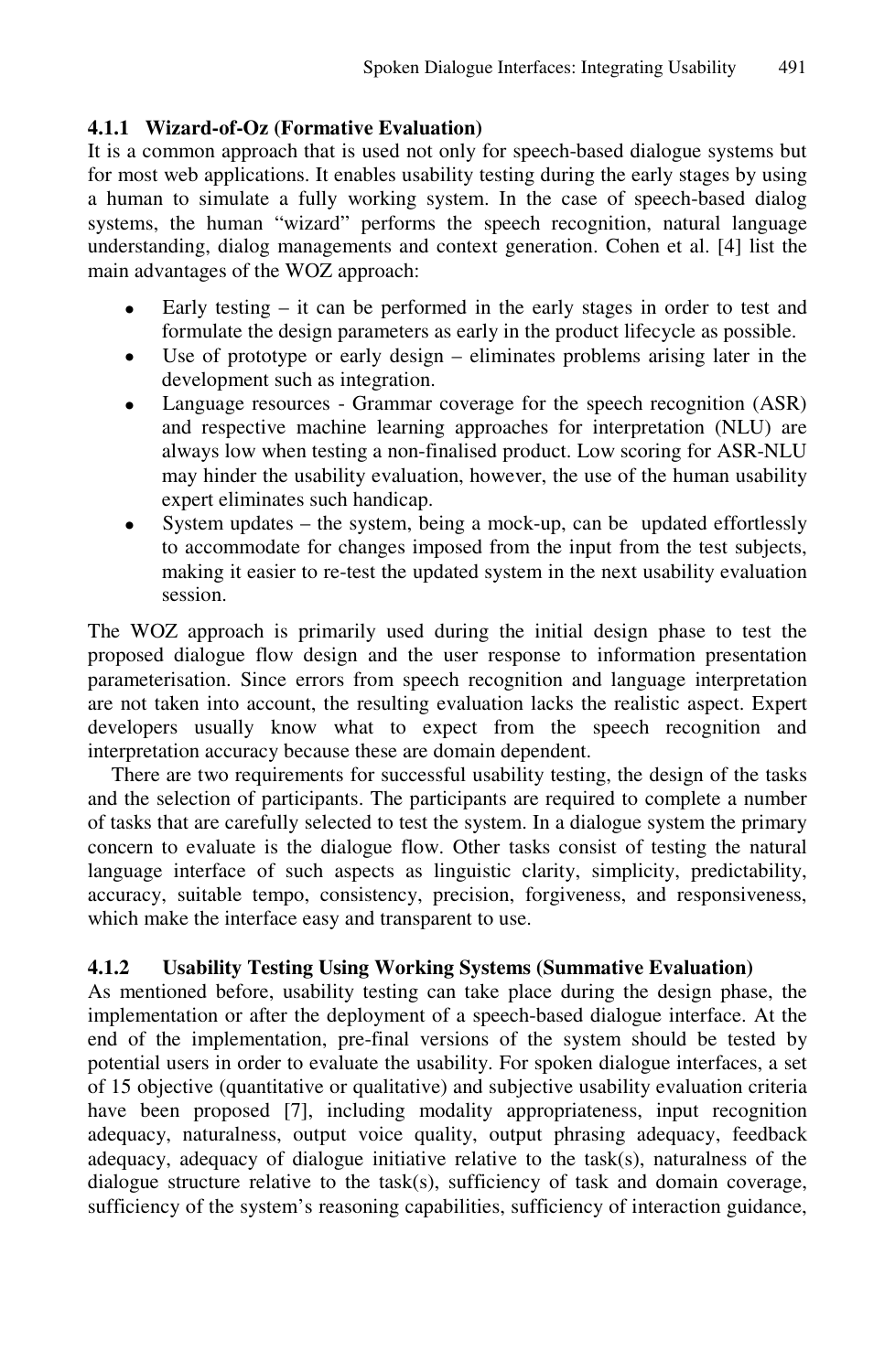error handling adequacy, sufficiency of adaptation to user differences, number of interaction problems [1] and overall user satisfaction.

Moreover, Bernsen & Dybkjær [2] have used evaluation templates for their DISC evaluation model as best practice guides while, later, they formed a set of guidelines for up-to-date spoken dialogue design, implementation and testing, covering seven major aspects [3]. These aspects can be used as the basis for usability evaluation strategies. Many frameworks and methodologies have been developed and used for evaluation of spoken dialogue systems in recent works [8, 9, 13, 15, 17, 18, 21, 24, 30].

### **5 Usability Evaluation of a Spoken Dialogue System: Case Study**

There are two requirements for successful usability testing, the design of the tasks and the selection of participants. The participants are required to complete a number of tasks that are carefully selected to test the system. In a dialogue system the primary concern to evaluate is the dialogue flow.

A comparison between a DTMF system and a spoken language interface is expected to reveal no major differences accessibility wise. Both modalities are for example equally appropriate for a blind person trying to access a service by phone. Significant differences are however expected with respect to usability issues. In particular, DTMF systems are exclusively menu driven using a strictly hierarchical and static navigation process. This essentially means that the customer needs to navigate through various levels of menus listening to every option to finally be transferred to a human agent and be asked the general "how may I help you" question. This is especially true for complex domains taking into account that the options list should be kept short for cognitive reasons. Natural Language Interfaces, on the other hand, allow for a more dynamic and shorter dialog flow. Hence they allow for greater efficiency, flexibility and naturalness.

Furthermore, it is often the case that there is no exact mapping between the user's request and the menu options presented to him and hence the user is left confused with no option that suits his needs (which in turn leads to hang-ups or misinterpretations). On one hand, the large number of possible options is prohibitive resulting in a dysfunctional, over-complicated menu structure, on the other hand DTMF system design is most often developer rather that user centered. In contrast spoken dialogue interfaces utilize machine learning techniques in order to model user behaviour. The system is thus better adapted to the user's mental model allowing for a more natural interaction.

With respect to learnability considerations, the intrinsically arbitrary nature of the mapping between concepts and DTMF tones makes options difficult to remember, especially in the case of complex menu trees and users that rarely call the system. Speech, of course, is for most users the most natural way to interact and the mode they are most experienced with.

Finally, DTMF systems are by definition restricted in choice of wording, which can sometimes be confusing when it comes to use of jargon, especially for elderly people who are not very technologically aware. For example, an elder who wants to make use of video calling capability on his mobile phone may not be aware that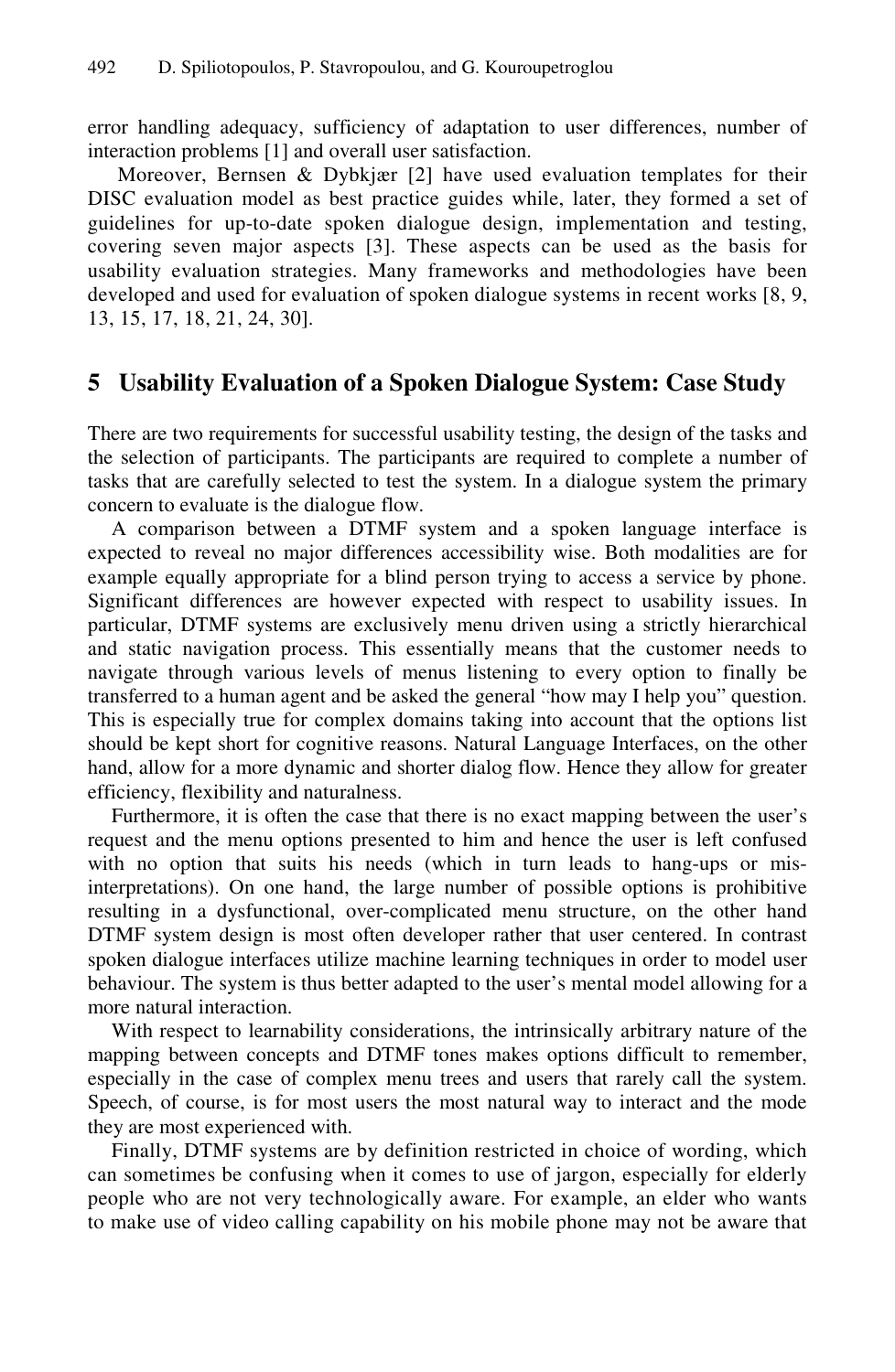he needs to choose the 3G services option in the DTMF menu. In the case of a spoken language system, he could – in theory at least – express his request in his own words.

On the other hand, recognition technology in the case of spoken language systems is still error prone, and it has been shown that speech recognition accuracy greatly affects the user's experience. Furthermore, spoken language systems – especially mixed-initiative ones – are more difficult, time-consuming and costly to develop, ultimately posing the question whether there should be a trade-off between user satisfaction and engineering considerations. It should also be noted that the general population is not very familiar and experienced with such systems. Performance usually goes down first, before it goes up again, once the users are trained. DTMF systems are in contrast more familiar to users, easier to develop, simpler and thus almost error free. In addition, DTMF systems are constantly directing the user through the interaction, so most of the times the user knows what to do.

All issues mentioned above affect key usability criteria such as efficiency, effectiveness, user-satisfaction and ease of learning. Since these usability criteria apply to both types of systems, the two modalities can be compared based on metrics defined for each criterion, irrespectively whether the exact metric per se can apply to both types of systems. Such metrics can be hang-ups, no-input rates, no-match events (or pressing a non available DTMF key for DTMF systems respectively), interaction duration, number of dialog steps/turns (whereas the user input may be an utterance or a sequence of DTMF keys), successful task completion, use of barge-in capability, subjective evaluation questionnaires.

In the following section we will present a case study whereas a DTMF system of moderate complexity is compared to a spoken dialog interface. Both systems serve the same services for a Customer Care call centre of a Mobile Telephony company. Thus, they give users distant access to services by phone. We will first present the two systems in light of the usability criteria analyzed throughout this paper, and then we will present the usability evaluation of each system.

#### **5.1 System Description**

Figure 4 shows the basic architecture of both systems. The DTMF system has a three level menu with a number of options at each level ranging from 3 to 4. As is, the user needs to go through three steps to choose the deepest embedded in the tree option. The same can be accomplished within a single dialog turn in the case of the Spoken Dialogue system leading to more efficient interaction. Also worth noting that while both systems have barge-in functionality, DTMF users will still need to listen to all options if what they want is presented last. Furthermore, in the DTMF system the user is presented with 9 options – corresponding to user requests – while the Spoken Dialogue system at this point handles approximately 30 high-level request categories (that basically means that 21 categories are subsumed under the "other" option in the DTMF menu). Categorization of requests was based on the analysis of the domain and callers' utterances. As a result the speech based system is bound to achieve greater coverage and be more useful and effective.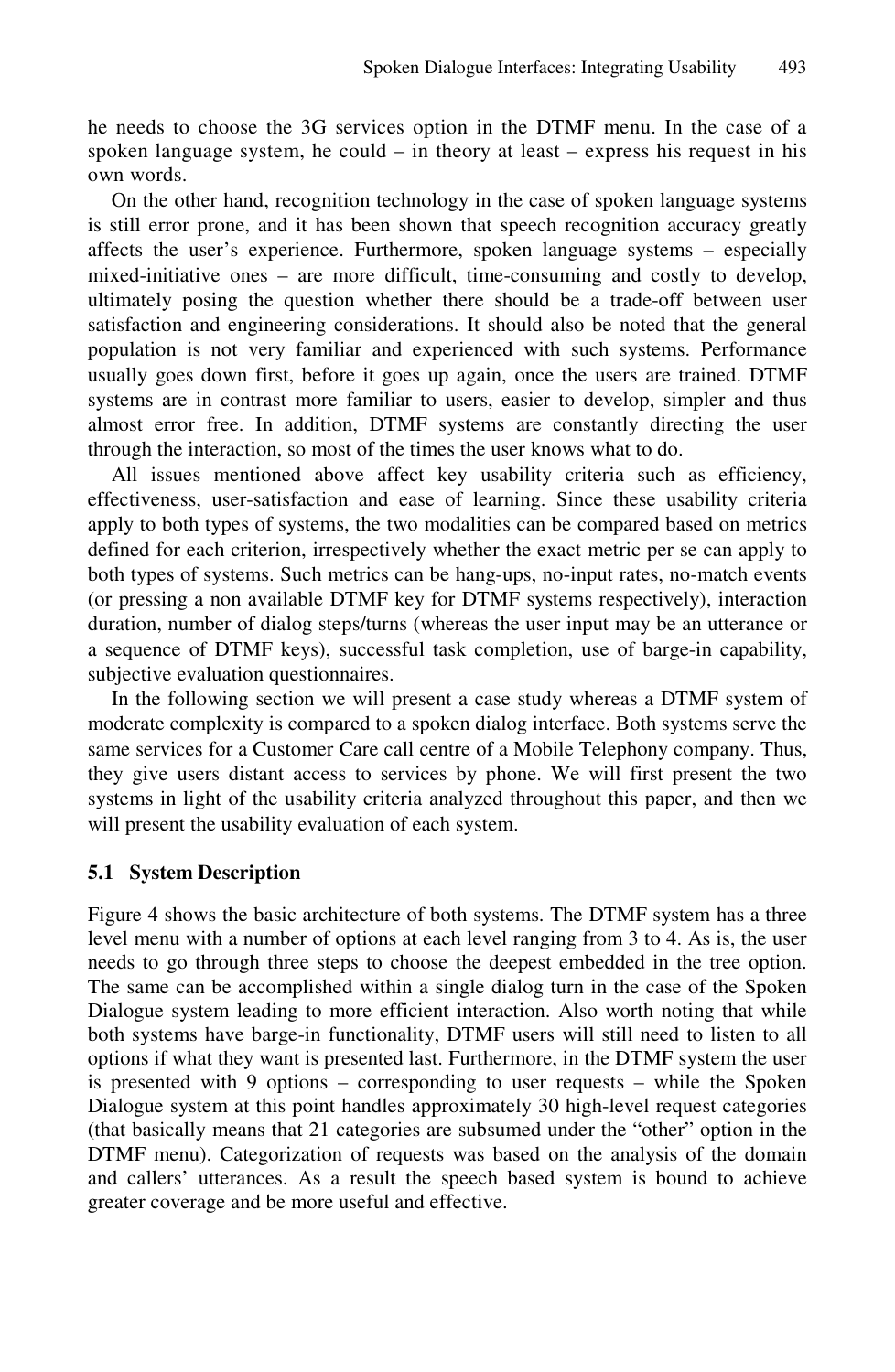

**Fig. 3.** DTMF and Speech-based dialogue systems basic architecture. Optimal tree traversal is faster for the former. Error handling, universals, help sub-dialogs in the Spoken Dialog system and some sub-menus in the DTMF system are excluded for ease of presentation.

#### **5.2 Usability Evaluation: Procedure, Results and Discussion**

During usability testing seven participants were asked to perform five tasks each, using the DTMF and the spoken language functionality. None of the participants had used the particular systems before, all but one had used DTMF systems before, and only two had used natural language systems before. Choice of tasks was based on stats from real usage, so that the most common tasks were chosen. Also tasks were chosen so that they correspond to options found high and leftward in the tree structure, as well as more deeply embedded. Finally, one task corresponded to a request not represented in the DTMF menu. For each task, successful completion, call duration and dialogue steps, number of barge-ins and no-inputs were monitored. In addition, at the end of the testing session, each participant was asked to fill in a relevant questionnaire. Table 2 shows example questions (based on [6, 16, 22, 29], among others) used as subjective evaluation criteria and the usability aspect they correspond to. Participants were asked to assess the two systems on a Likert scale from 1 to 5. Finally, as a control parameter, participants were asked to compare the systems (e.g "Which system is more useful?") and state which system/modality they preferred.

Figures 5 and 6 present the results for the objective criteria. While task completion ratio is almost the same for the two systems, calls to the speech based system required fewer steps and were almost two times shorter compared to calls to the DTMF system. Barge-in functionality was most often used during the interaction with the DTMF system. This was expected, since users are more familiar with DTMF systems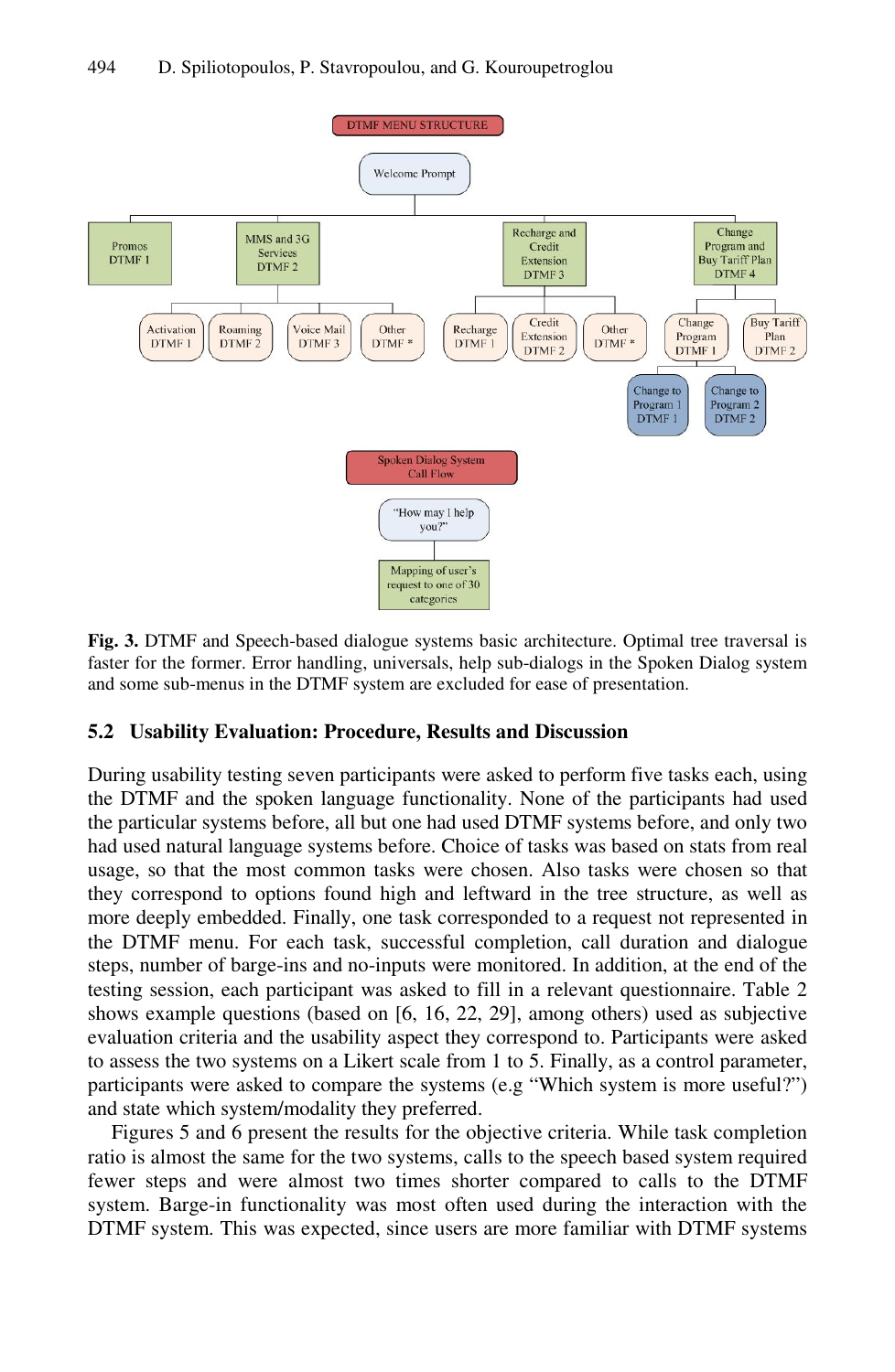| <b>Example Question / Statement</b>                        | <b>Usability Parameter</b>            |  |
|------------------------------------------------------------|---------------------------------------|--|
| The system is useful.                                      | <b>Usefulness</b>                     |  |
| The interaction was boring                                 | User satisfaction-Engagement          |  |
| The interaction was frustrating                            | User satisfaction-Engagement          |  |
| The interaction with the system is fast and efficient      | Efficiency                            |  |
| There were many repetitions in the interaction             | Efficiency                            |  |
| The interaction with the system is natural                 | <b>Naturalness</b>                    |  |
| I always knew what to do/say                               | User expertise-Expected behaviour     |  |
| High concentration was required while using the system     | Ease of use-Task ease                 |  |
| I could recover from errors quickly                        | Error handling / error tolerance      |  |
| I felt I had control during my interaction with the system | Interaction control-dialog initiative |  |

**Table 2.** Example questions from the usability questionnaire. Each question is mapped to the usability parameter it assesses.



**Fig. 4.** Average call duration in seconds. Calls made to the Spoken Dialog System were significantly shorter. Number of Dialog Steps/Turns. A caller's utterance corresponds to a sequence of one or more DTMF tones. As within an utterance the user may provide more than one piece of information, similarly in a DTMF system an expert user may press more than one keys within a single turn.



**Fig. 5.** Percentage of tasks completed successfully and average number of barge-ins and noinput events per call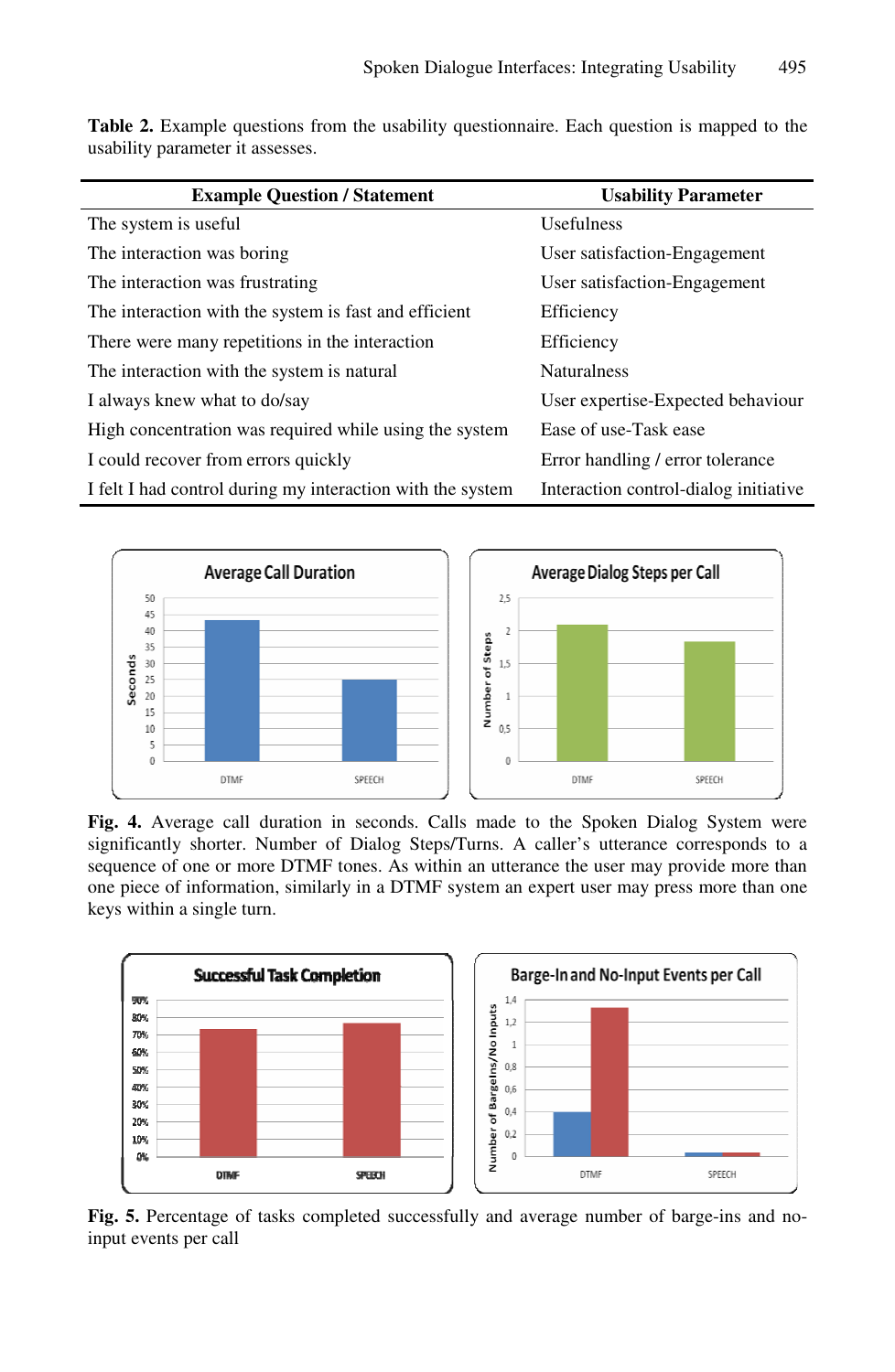

**Fig. 6.** Subjective Evaluation Scoring. Scores are presented as percentages of the highest score possible.

and DTMF prompts are inherently longer, as all options are listed there. Furthermore, natural language interaction has a different turn taking protocol. Number of no input events was also higher for the DTMF system as users sometimes felt that they had no menu item matching their request.

Figure 7 presents the results of the subjective evaluation. In general, the speech based system ranked higher and was preferred by all users but two. These users had experience with DTMF systems only, and felt more comfortable using such a system than talking to a machine. The speech based system scored significantly better with respect to efficiency, error handling and overall. It also scored better with respect to user satisfaction, naturalness and task ease, and only marginally better with respect to expected behavior and user expertise. The latter can be accounted for, considering that most participants had greater experience with DTMF. As far as error handling and dialog repair are concerned, natural dialog systems are more flexible and robust, whilst DTMF systems usually just force the user to start over again from the root of the menu. Finally, both systems were considered equally useful.

## **6 Conclusions**

A usability evaluation paradigm was described that compared two systems of different modalities performing the same task. Despite recognition errors (25% natural language interpretation error rate) the speech based system proved to be faster, more efficient and user friendlier. And while the increase in speed of task completion is expected to be greater for the DTMF system, as users become more familiar with the application (adapting to menu structures, memorizing choices, using the barge-in functionality), it has been shown that expert, familiarized users are not necessarily satisfied users. Similarly, equally useful, effective (note that task completion rates were similar) and accessible interfaces, can differ vastly with regards to the end-user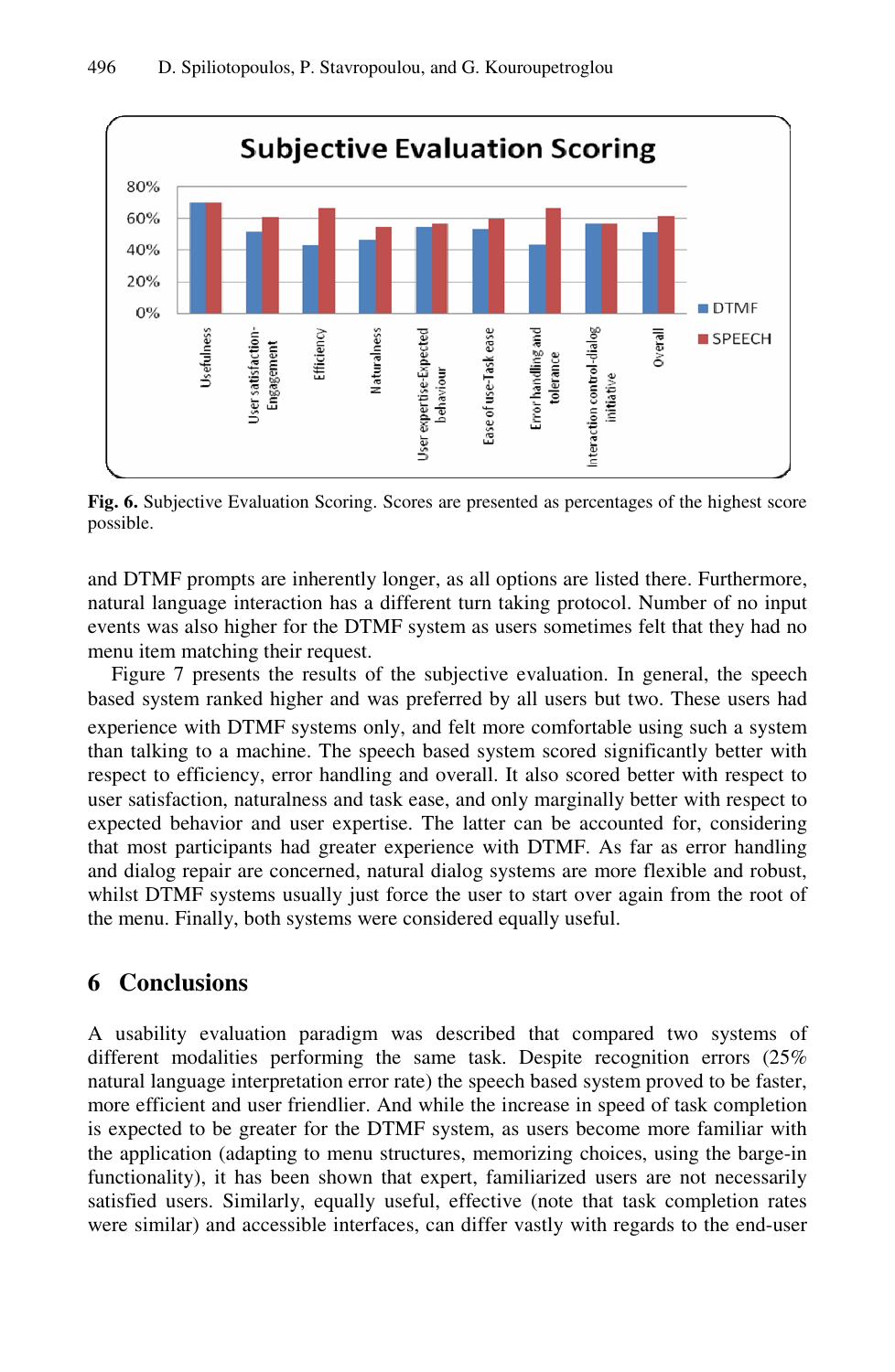experience and satisfaction. Especially in the case of disabled users, who often have limited options for use of an alternative modality or a multi-modal interface, it is thus critical that the system is not only accessible but as usable as possible. Appropriate modalities are not necessarily usable modalities.

Finally, the following should be noted: Firstly, it has been shown in the literature [27] that there are differences between usability testing results and real use results. Our data from the first days of the speech-based system's launch corroborate this claim. In particular, there is a high ratio of no-input events and hang-ups (18,8% and 13,5% respectively). We do expect, however, that this percentage will decrease as users become more experienced with the interface. Lack of familiarity on behalf of the end user is a drawback for current open-ended speech interfaces.

Secondly, as mentioned above, speech interfaces can be costly and cumbersome to develop. Nevertheless, they can prove easier to manage and cheaper to upgrade. For example, due to the in-depth analysis of caller requests, future services may be broken down or reassigned to other sub- or top-level categories and new service queues effortlessly. New services can be added without any need to change the structure of the spoken dialogue application, as no menus or list options are actually presented to the user. Thus, since there is really no need to redesign, smooth transition is assured during major updates and the user experience is retained. The latter is considered to be a key parameter for user satisfaction. However, there are still issues to be considered with respect to system's need for re-training and change in content.

Finally, in this case study, a speech interface is compared to a DTMF system of moderate complexity. It might as well be the case that when compared to a simple DTMF system, there is no gain in user satisfaction. Our experience from such a simple call services application indicates that there is no difference in subjective evaluation. As an objective criterion, however, a 1.5% decrease in inner transfers (resulting from errors in routing) was monitored from the moment the speech-based system was launched. Similarly, we would expect a significant gain in user satisfaction for complex domains. In any case, early usability testing can facilitate the choice of the appropriate for each application modality, but more importantly help create an interface that it both functional as well as familiarly usable since the user feedback can be used right from the design phase.

#### **Acknowledgements**

The work described in this paper has been funded by the KAPODISTRIAS Programme of the Special Account for Research Grants, University of Athens.

### **References**

- 1. Bernsen, N.O., Dybkjaer, H., Dybkjaer, L.: Designing Interactive Speech Systems: From First Ideas to User Testing. Springer, London (1998)
- 2. Bernsen, N.O., Dybkjær, L.: A Methodology for Evaluating Spoken Language Dialogue Systems and Their Components. In: International Conference on Language Resources and Evaluation, pp. 183–188. ERLA, Athens (2000)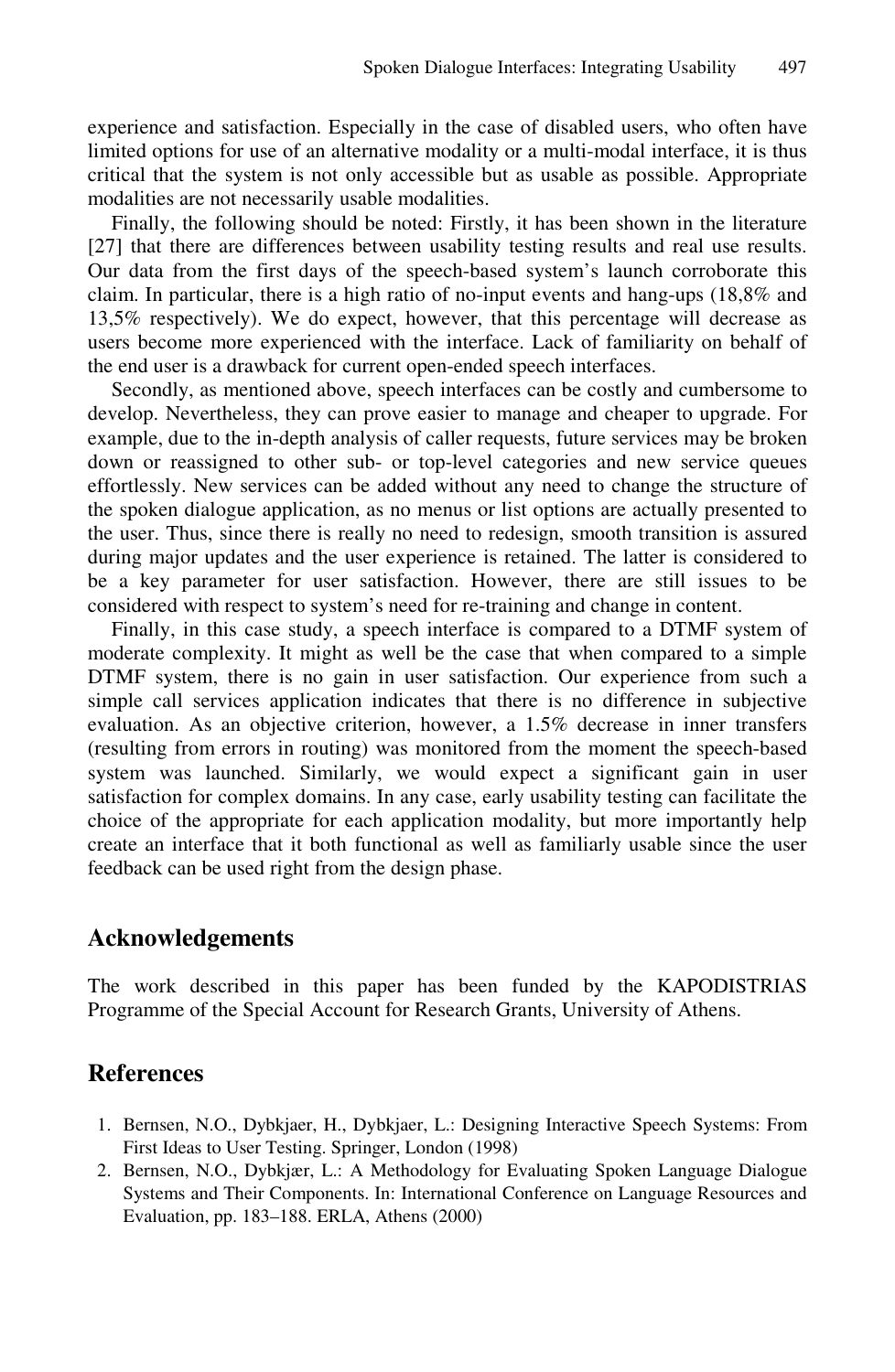- 3. Bernsen, N.O., Dybkjær, L.: Building Usable Spoken Dialogue Systems. Some Approaches. Int. J. Lang. Data Proc. 28(2), 111–131 (2004)
- 4. Cohen, M., Giancola, J.P., Balogh, J.: Voice User Interface Design. Addison-Wesley, Boston (2004)
- 5. Duarte, C., Carriço, L.: Audio Interfaces for Improved Accessibility. In: Pinder, S. (ed.) Advances in Human Computer Interaction, pp. 121–142. I-Tech Education and Publishing KG, Vienna (2008)
- 6. Dutton, R.T., Foster, J.C., Jack, M.A., Stentiford, F.W.M.: Identifying usability attributes of automated telephone services. In: European Conference on Speech Communication and Technology, pp. 1335–1338. ISCA, Berlin (1993)
- 7. Dybkjær, L., Bernsen, N.O.: Usability Issues in Spoken Language Dialogue Systems. Nat. Lang. Eng. 6(3-4), 243–272 (2000)
- 8. Dybkjær, L., Bernsen, N.O.: Usability Evaluation in Spoken Language Dialogue Systems. In: ACL Workshop on Evaluation Methodologies for Language and Dialogue Systems, pp. 9–18 (2001)
- 9. Dybkjær, L., Bernsen, N.O., Minker, W.: Evaluation and Usability of Multimodal Spoken Language Dialogue Systems. Speech Communication 43(1-2), 33–54 (2004)
- 10. eEurope 2005: An Information Society for All. Online Project Web Site (2005), http://europa.eu.int/information\_society/eeurope/2005/index\_ en.htm
- 11. Fellbaum, K., Kouroupetroglou, G.: Principles of Electronic Speech Processing with Applications for People with Disabilities. Technology and Disability 20(2), 55–85 (2008)
- 12. Freitas, D., Kouroupetroglou, G.: Speech Technologies for Blind and Low Vision Persons. Technology and Disability 20(2), 135–156 (2008)
- 13. Hajdinjak, M., Mihelic, F.: The PARADISE evaluation framework: Issues and findings. Comp. Ling. 32(2), 263–272 (2006)
- 14. Harris, R.A.: Voice Interaction Design: Crafting the New Conversational Speech Systems. Elsevier, Amsterdam (2005)
- 15. Hartikainen, M., Salonen, E.-P., Turunen, M.: Subjective Evaluation of Spoken Dialogue Systems Using SERVQUAL Method. In: International Conference on Spoken Language Processing, pp. 2273–2276. ISCA, Jeju (2004)
- 16. Kamm, C.A., Litman, D., Walker, M.A.: From novice to expert: The effect of tutorials on user expertise with spoken dialogue systems. In: International Conference on Spoken Language Processing, pp. 1211–1214. ISCA, Sydney (1998)
- 17. Kamm, C.A., Walker, M.A., Litman, D.: Evaluating spoken language systems. In: American Voice Input/Output Society Conference, AVIOS, San Jose, pp. 187–197 (1999)
- 18. Larsen, L.B.: Issues in the Evaluation of Spoken Dialogue Systems using Objective and Subjective Measures. In: 8th IEEE Workshop on Automatic Speech Recognition and Understanding, pp. 209–214. IEEE Press, New York (2003)
- 19. Larson, J.A., Raman, T.V., Raggett, D.: W3C Multimodal Interaction Framework, http://www.w3.org/TR/mmi-framework/
- 20. Larson, J.A.: W3C Speech Interface Framework, http://www.w3.org/TR/voiceintro/
- 21. Litman, D.J., Pan, S.: Designing and evaluating an adaptive spoken dialogue system. User Modeling and User-Adapted Interaction 12(2-3), 111–137 (2002)
- 22. Love, S., Dutton, R.T., Foster, J.C., Jack, M.A., Stentiford, F.W.M.: Identifying salient usability attributes for automated telephone services. In: International Conference on Spoken Language Processing, pp. 1307–1310 (1994)
- 23. McTear, M.F.: Towards the Conversational User Interface. Springer, London (2004)